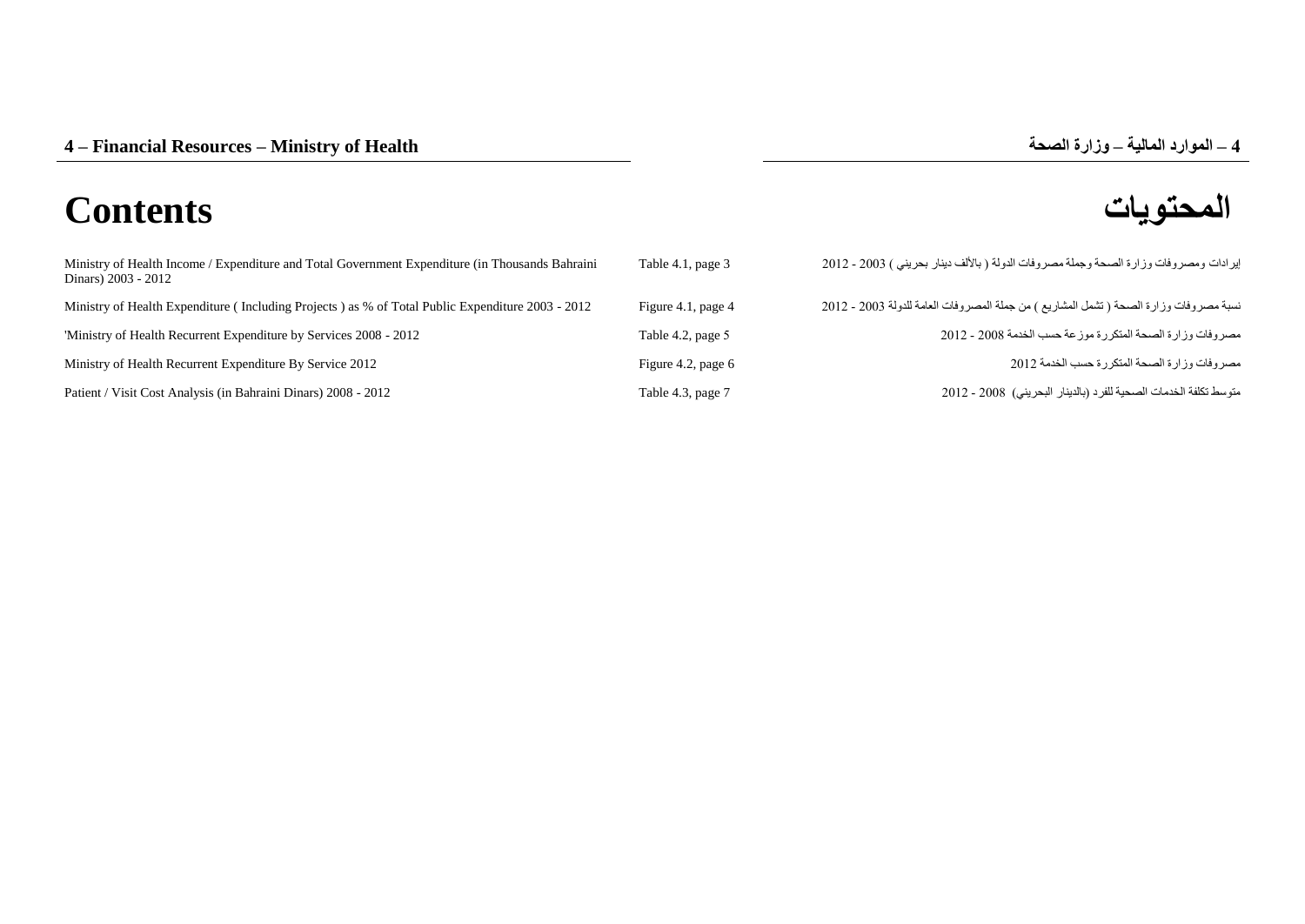<span id="page-1-0"></span>

|                    |                 |                    | Ministry of Health Expenditure  |               |                    | مصروفات وزارة الصحة          |               |                    |                  |
|--------------------|-----------------|--------------------|---------------------------------|---------------|--------------------|------------------------------|---------------|--------------------|------------------|
| نسبة               |                 | نسبة مصروفات       | جملة مصروفات الوزارة            |               |                    | مصروفات متكررة               |               |                    |                  |
| الإيرادات إلى      |                 | وزارة الصحة إلى    | <b>Total Health Expenditure</b> |               |                    | <b>Recurrent Expenditure</b> |               | جملة               |                  |
| المصر وفات         | إيرادات         | مجموع مصروفات      |                                 |               |                    |                              |               | المصروفات          | السنة            |
| $\%$               | الوزارة         | الدولة             | نسبة                            | المبلغ        | مصروفات            | نسبة                         | المبلغ        | العامة للدولة      | المالية          |
| % Revenue          | <b>Revenue</b>  | Share of           | الزيادة السنوية                 | <b>Amount</b> | المشاريع           | الزيادة السنوية              | <b>Amount</b> | <b>Total</b>       | <b>Financial</b> |
| to                 | of the          | Health Exp.        | % Annual                        |               | <b>Projects</b>    | % Annual                     |               | Government         | Year             |
| <b>Expenditure</b> | <b>Ministry</b> | to Govt.           | <b>Growth</b>                   |               | <b>Expenditure</b> | <b>Growth</b>                |               | <b>Expenditure</b> |                  |
|                    |                 | <b>Expenditure</b> |                                 |               |                    |                              |               |                    |                  |
| 8.3                | 6,718           | 7.5                | 13.2                            | 80,557        | 2,096              | 13.3                         | 78,461        | 1,080,378          | 2003             |
| 8.2                | 7,274           | 8.0                | 9.8                             | 88,431        | 2,939              | 9.0                          | 85,492        | 1,104,565          | 2004             |
| 7.2                | 7,420           | 8.0                | 16.6                            | 103,073       | 2,997              | 17.1                         | 100,076       | 1,289,177          | 2005             |
| 7.2                | 8,446           | 7.6                | 14.5                            | 118,007       | 8,297              | 9.6                          | 109,710       | 1,558,437          | 2006             |
| 7.5                | 10,881          | 7.9                | 22.5                            | 144,515       | 17,720             | 15.6                         | 126,795       | 1,818,064          | 2007             |
| 7.5                | 12,999          | 8.4                | 20.1                            | 173,610       | 26,381             | 16.1                         | 147,229       | 2,060,262          | 2008             |
| 6.8                | 13,062          | 9.3                | 11.4                            | 193,408       | 12,611             | 22.8                         | 180,797       | 2,082,212          | 2009             |
| 8.8                | 17,198          | 7.4                | 1.5                             | 196,258       | 7,950              | 4.2                          | 188,308       | 2,635,360          | 2010             |
| 6.6                | 13,901          | 7.4                | 8.0                             | 211,895       | 10,871             | 6.8                          | 201,024       | 2,852,982          | 2011             |
| 6.1                | 14,116          | 7.1                | 9.6                             | 232,151       | 5,523              | 12.7                         | 226.628       | 3,260,897          | 2012             |

**جدول 4.1 Table إيرادات ومصروفات وزارة الصحة وجملة مصروفات الدولة ( باأللف دينار بحريني ) 2003 - <sup>2012</sup> Ministry of Health Income / Expenditure and Total Government Expenditure (in Thousands Bahraini Dinars) 2003 - 2012**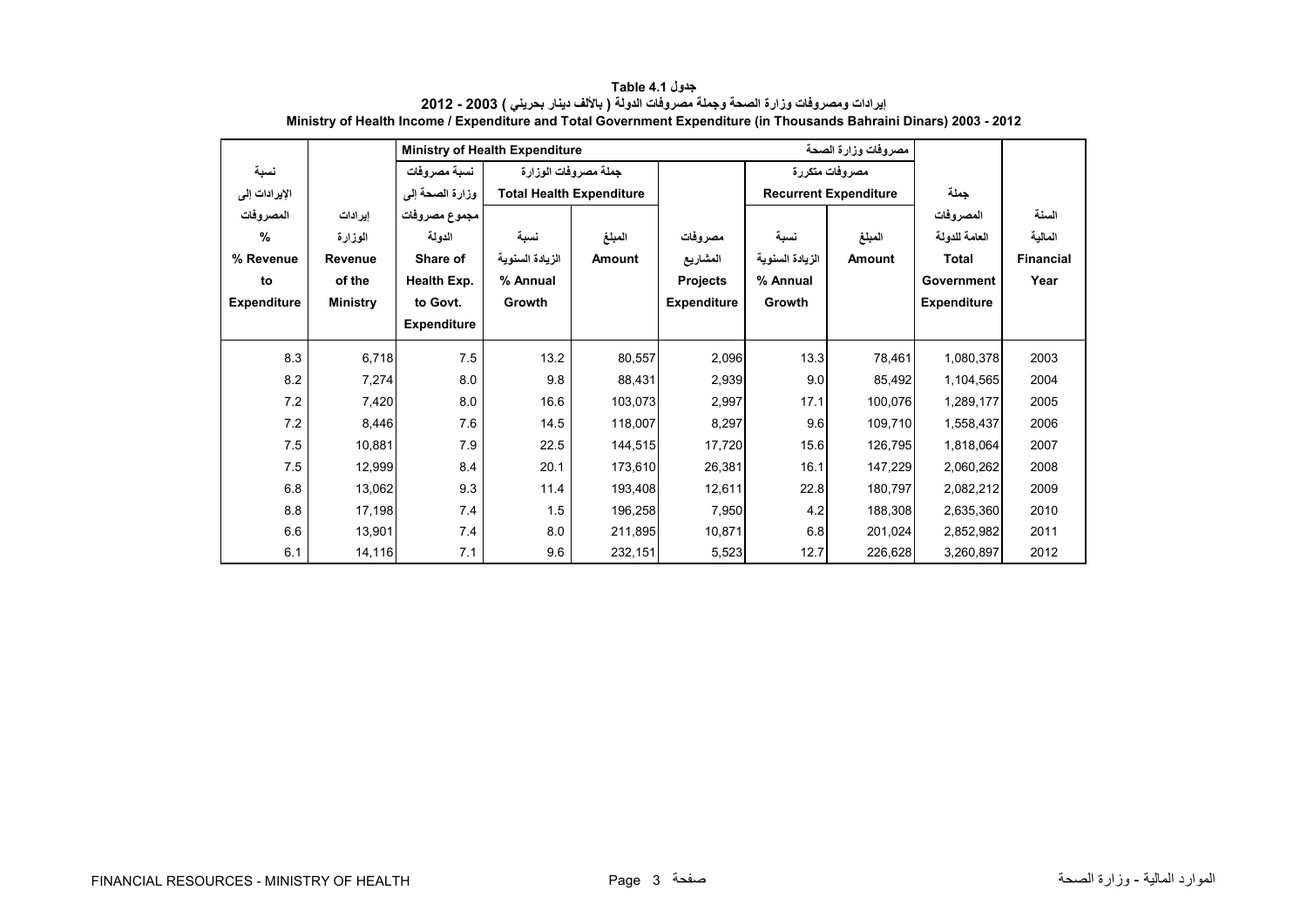**رسم بياني 4.1 Figure نسبة مصروفات وزارة الصحة ( تشمل المشاريع ) من جملة المصروفات العامة للدولة <sup>2003</sup> - <sup>2012</sup> Ministry of Health Expenditure ( Including Projects ) as % of Total Public Expenditure 2003 - 2012**

<span id="page-2-0"></span>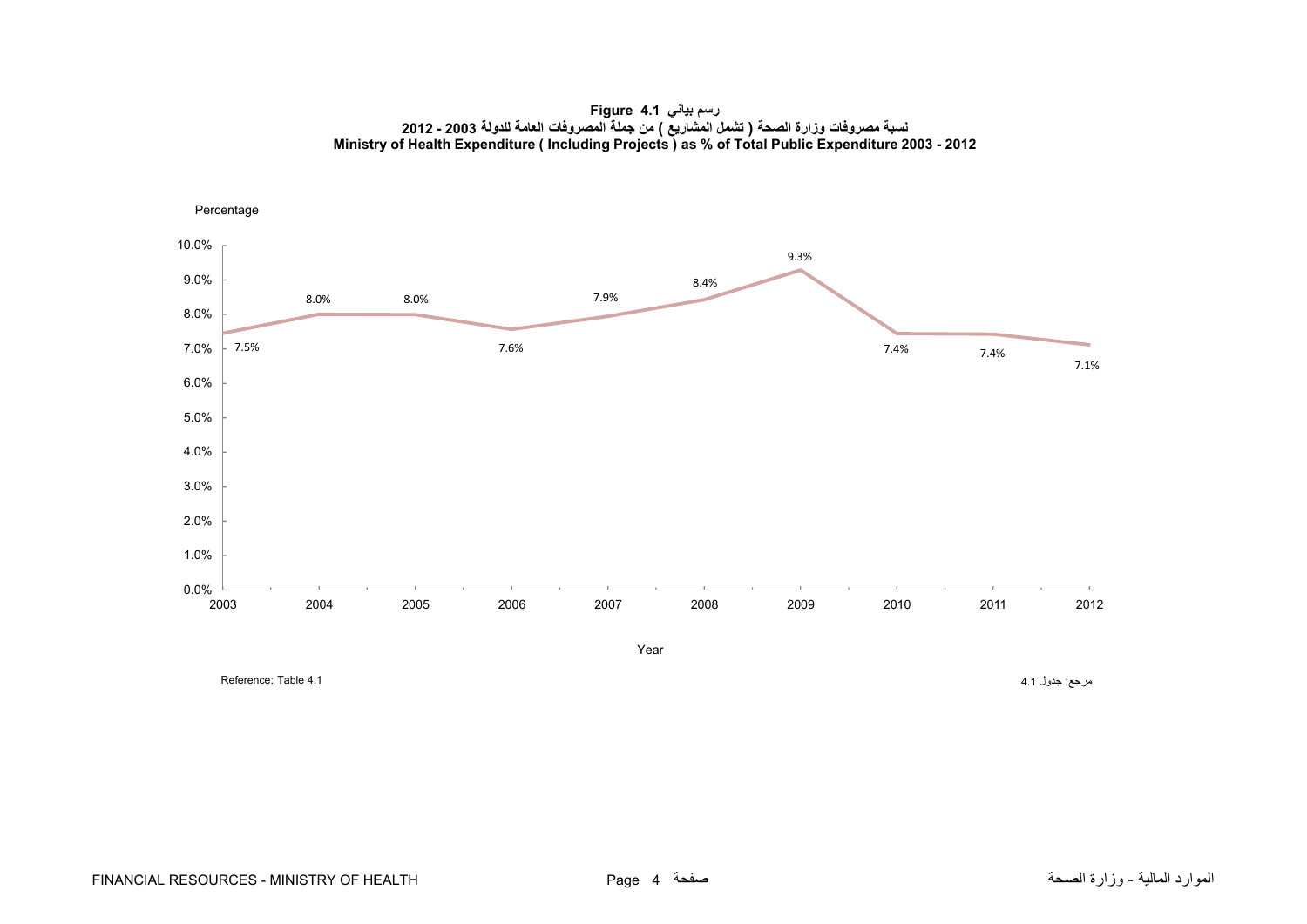## **جدول 4.2 Table مصروفات وزارة الصحة المتكررة موزعة حسب الخدمة 2008 - 2012 Ministry of Health Recurrent Expenditure by Services 2008 - 2012**

<span id="page-3-0"></span>

|                                       |       | 2012                   |       | 2011            |       | 2010                   |       | 2009            |       | 2008                   |                                      |
|---------------------------------------|-------|------------------------|-------|-----------------|-------|------------------------|-------|-----------------|-------|------------------------|--------------------------------------|
| Directorate / Service                 | %     | الجملة<br><b>Total</b> | %     | الجملة<br>Total | %     | الجملة<br><b>Total</b> | %     | الجملة<br>Total | %     | الجملة<br><b>Total</b> | الادارة / الخدمة                     |
|                                       |       |                        |       |                 |       |                        |       |                 |       |                        |                                      |
| Administration and Support Services   | 10.91 | 24,722,484             | 11.20 | 22,522,309      | 11.33 | 21,341,843             | 13.25 | 23.962.446      | 9.29  | 13,673,998             | الإدار ة والخدمات المساندة           |
| Primary Health Care and Public Health | 27.42 | 62,143,730             | 26.70 | 53,669,113      | 24.27 | 45,694,509             | 24.32 | 43.962.620      | 25.65 | 37,760,235             | الرعاية الصحية الأولية والصحة العامة |
| Secondary Health Care                 | 59.02 | 133,765,256            | 58.17 | 116,938,113     | 60.61 | 114,129,389            | 58.42 | 105,617,393     | 60.78 | 89,492,113             | الر عاية الصحية الثانوية             |
| Training                              | 2.05  | 4,636,854              | 2.61  | 5,254,025       | 3.19  | 6,004,462              | 3.18  | 5,740,634       | 3.88  | 5,707,515              | التدريب                              |
| Capital Expenditure                   | 0.60  | .359.405               | 1.31  | 2.640.922       | 0.60  | 1.137.622              | 0.84  | 1.514.114       | 0.40  | 595.594                | نفقات على الأجهز ة والمعدات المختلفة |
| <b>Total Expenditure</b>              | 100.0 | 226,627,729            | 100.0 | 201,024,482     | 100.0 | 188,307,825            | 100.0 | 180,797,207     | 100.0 | 147,229,455            | جملة المصر وفات                      |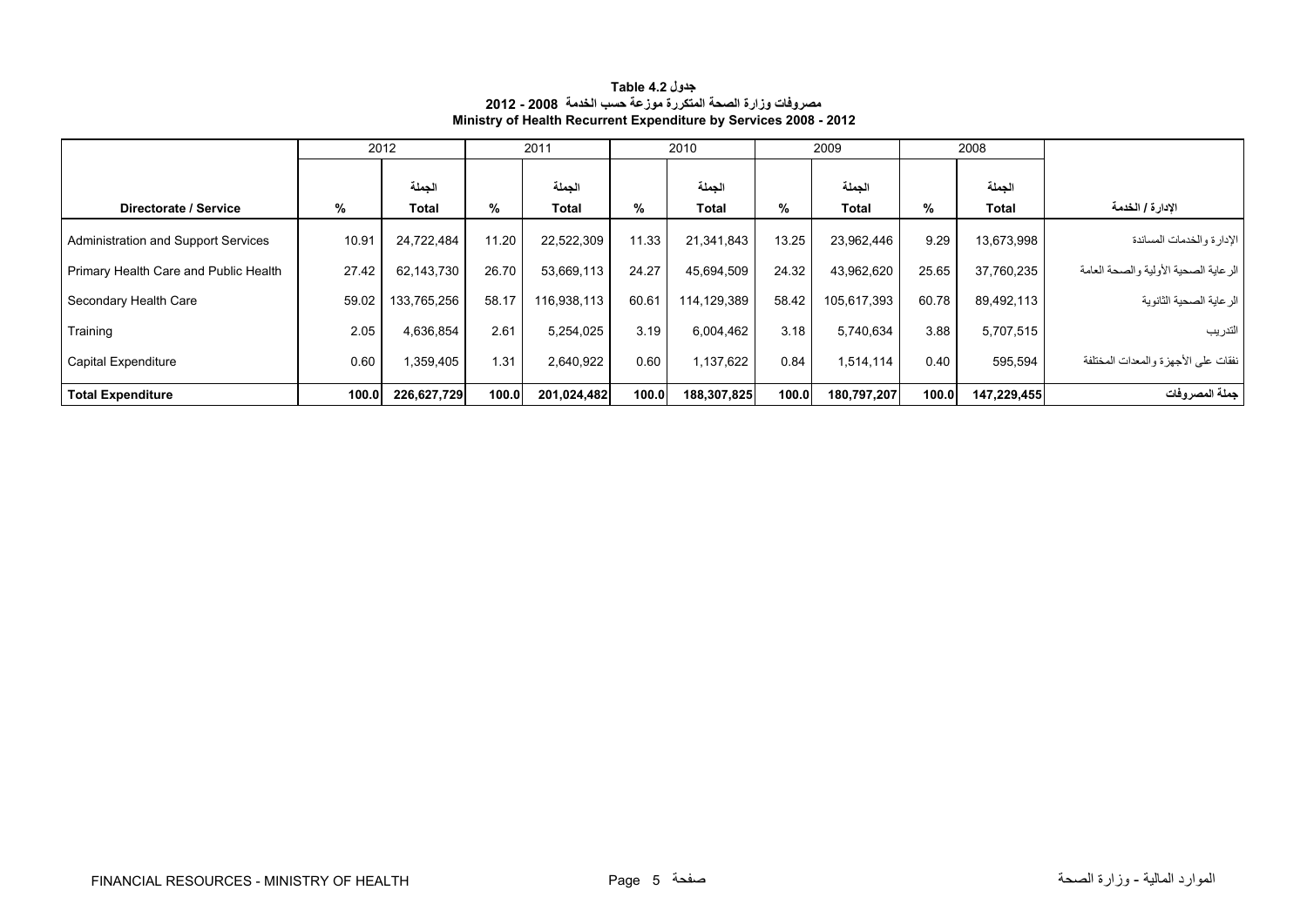<span id="page-4-0"></span>

**رسم بياني 4.2 Figure مصروفات وزارة الصحة المتكررة حسب الخدمة <sup>2012</sup> Ministry of Health Recurrent Expenditure By Service 2012**

Reference: Table 4.2